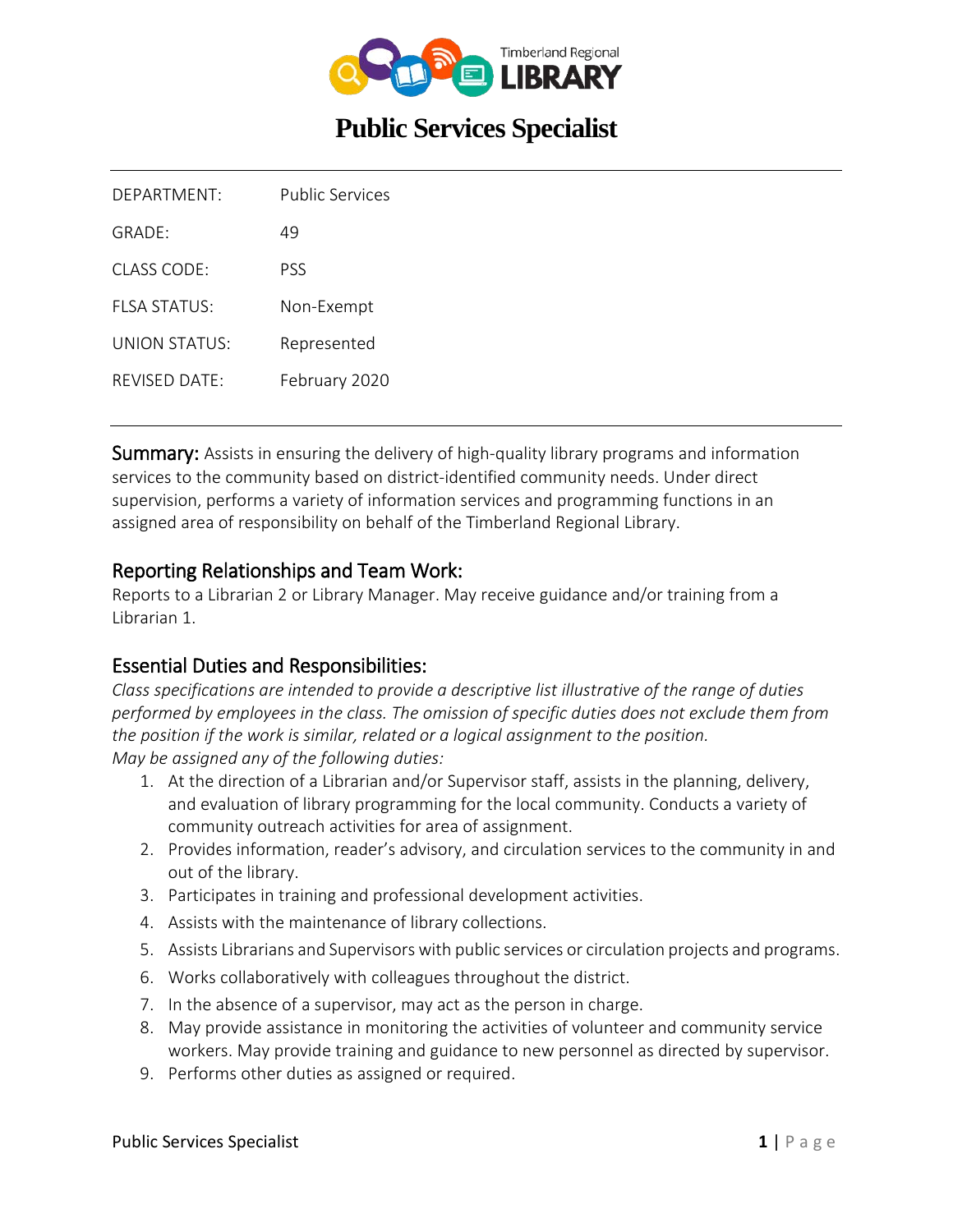# Core Skills and Qualities:

*Employees are expected to demonstrate the following qualities at all times:*

- 1. Demonstrate quality customer service to serve as an adequate resource to employees.
- 2. Communicate effectively.
- 3. Exhibit reliability and dependability.
- 4. Demonstrate a positive attitude and flexibility.
- 5. Work well with others, show respect, contribute to the team.
- 6. Demonstrate library values of service, integrity, collaboration and community focus.
- 7. Demonstrate leadership in handling multiple tasks.

### Required Knowledge, Skills, and Abilities:

*Employees are expected to perform or possess the following:*

- 1. Knowledge of library terminology, practices, services, processes, policies and procedures.
- 2. Providing support in relation to library operations for area of assignment.
- 3. Assisting in ensuring the delivery of quality library services/programs to the community.
- 4. Methods for coordinating and delivering library programming.
- 5. Processes for conducting community outreach activities.
- 6. Library computer systems, databases, and software.
- 7. Customer service standards and procedures. Establishing and maintaining effective working relationships with library staff, volunteers, patrons, and the general public.
- 8. Reader's advisory, reference and circulation methods and techniques.
- 9. Community library operations, programs and services.

#### Technology Requirements:

- Use of office equipment, including but not limited to Personal Computer and related software packages to perform advanced analysis, information retrieval and tracking.
- Keyboard and alpha/numeric data entry skills
- PC navigation skills in a Windows-based environment; ability to connect and print
- Ability to navigate, search and use web functions and software applications (i.e., time and attendance systems, performance reviews)
- Microsoft Office Suite skills (e.g., Outlook, Word, Excel) to satisfactorily complete job responsibilities

#### Education and Experience:

Bachelor's Degree and at least 6 months library experience; or an equivalent combination of education and experience.